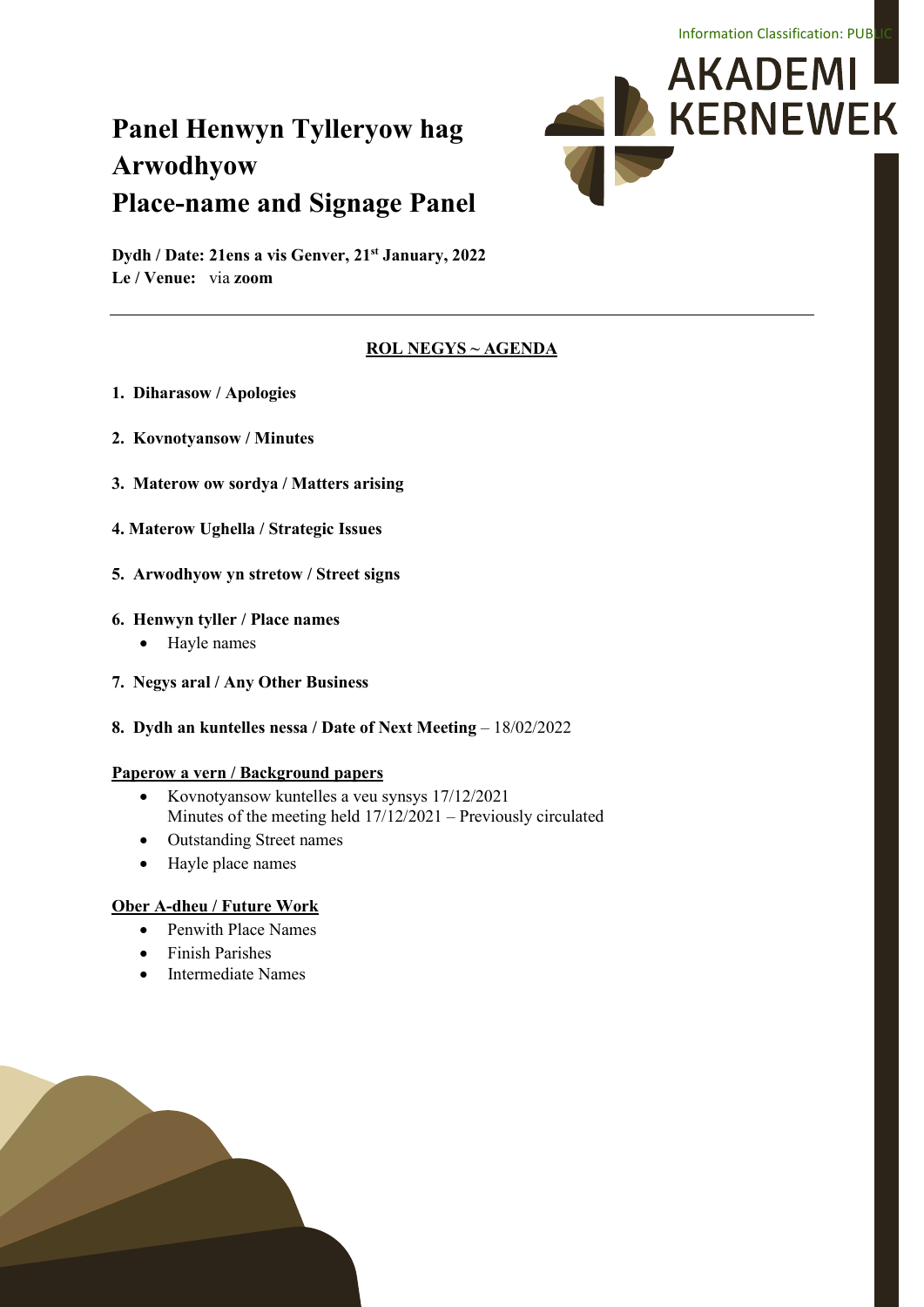Information Classification: PUBLIC



# **Panel Henwyn Tyller hag Arwodhyow Place-name and Signage Panel**

**Kovnotyansow an kuntelles synsys:** Dy'Gwener 21 mis Genver 2022

**Draft Minutes of the meeting held:** Friday 21 January 2022

**Attendees:** J Edmondson; D Brotherton; K George; G Gillingham; L Jenkin; <sup>R</sup> Sheaff

- **In attendance:** S Rogerson
- **# Item Action**

- **1 Diharesow / Apologies** NONE
- **2 Kovnotyansow / Minutes** Minutes of the meeting dated 17 December 2021 were read and agreed.
- **3 Materow ow sordya / Matters arising** NONE
- **4 Materow ughella / Strategic issues** NONE
- **5 Arwodhow yn stretow / Street signs**

Bakers Lane, Saltash = **Bownder Baker**

There is a 'Bakers Park' (plot 1399) located on the St Stephen by Saltash tithe apportionment.

Broad Mead, Saltash = **Pras Ledan**

#### Casey Lane, Pelynt = **Bownder Casey**

No specific information identified for the name Casey in the Pelynt area.

Five Acres Lane, Saltash = **Bownder Pymp Erow**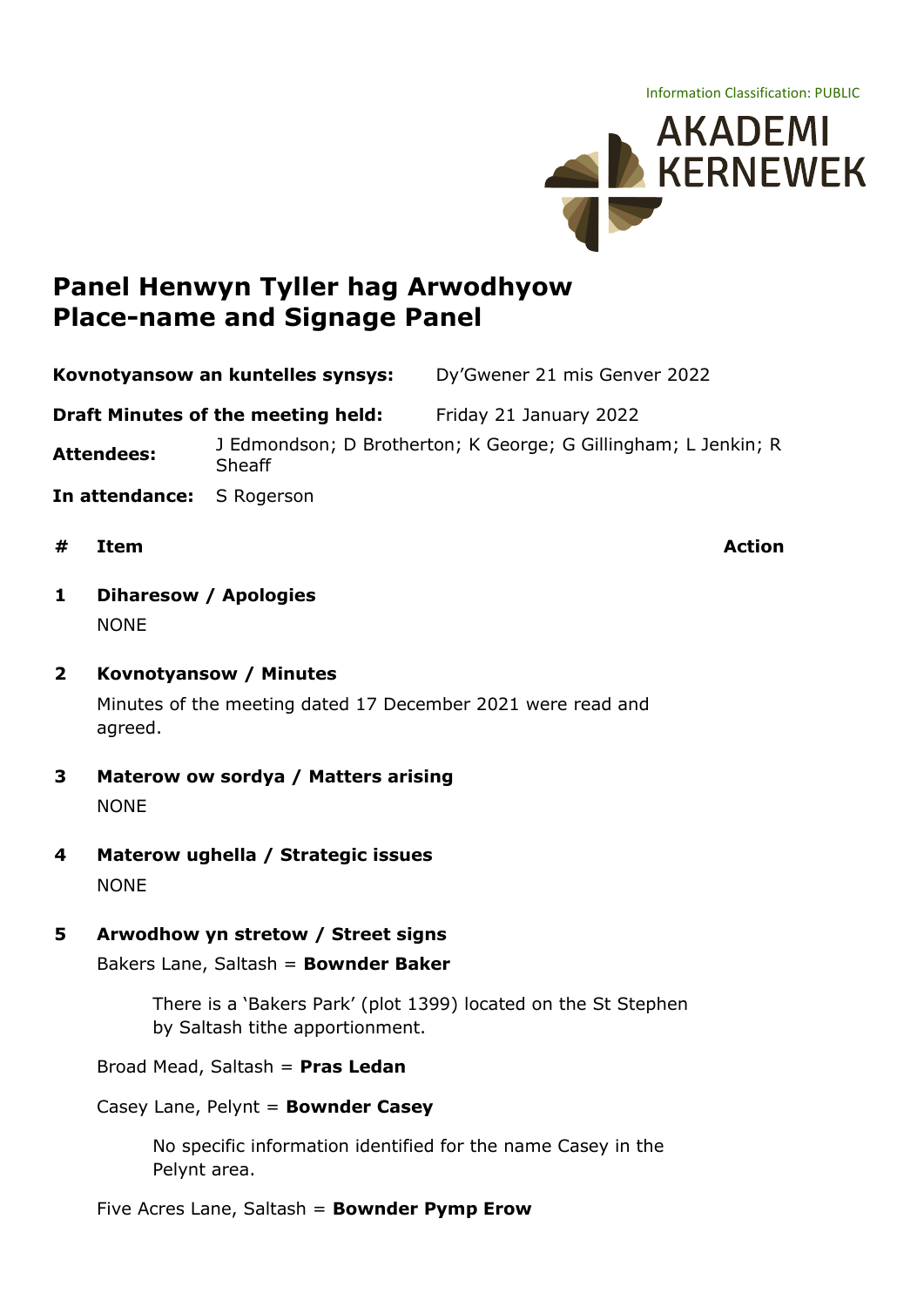#### **# Item Action**

#### Great Longlands Drive, Saltash = **Rosva Hirdir Veur**

Longlands previously translated as 'hirdir' in the Broadmoor Farm development report.

#### Green Meadow Close, Saltash = **Kew Pras Glas**

Field name treated as a place name and not mutated.

#### Hawkins Lea, Saltash = **Budhyn Hawkins**

*Budhyn* 'meadow' selected as an equivalent for 'lea', as the meaning was originally land for grazing livestock.

#### Liscombe Close, Gunnislake = **Kew Liscombe**

Similar spelling to the Luscombe family; no specific etymology known but treated as a family name and not changed. There are records of a Luscombe Mine and Luscombe Plantation in the Gunnislake area.

#### Love Lane, Bodmin = **Bownder Gara**

Love Lane, Hayle = **Bownder Gara**

Love Lane, Mousehole = **Bownder Gara**

Love Lane, Busvannah, Penryn = **Bownder Gara**

#### Love Lane, St Ives = **Bownder Gara**

#### Lovers Lane (Redruth) = **Bownder Garoryon**

#### North Down Close, Saltash = **Kew Goon North**

The 'down' may be a corruption of English 'town', in reference to a church town or the northern downs of Saltash.

Pellyn Downs, Truro = **Goon Pennlen**

There is a Pellyn Wartha farm to the east. Written Penlen 1327, the second element is thought to reference 'strip (farming)'.

Pelean Cross (settlement), Ponsanooth = **Krows Pennlen**

Located on the parish boundary of Perranarworthal, Ponsanooth and Stithians. Identified as Ponsanooth based on the official gazetteer listing (2022).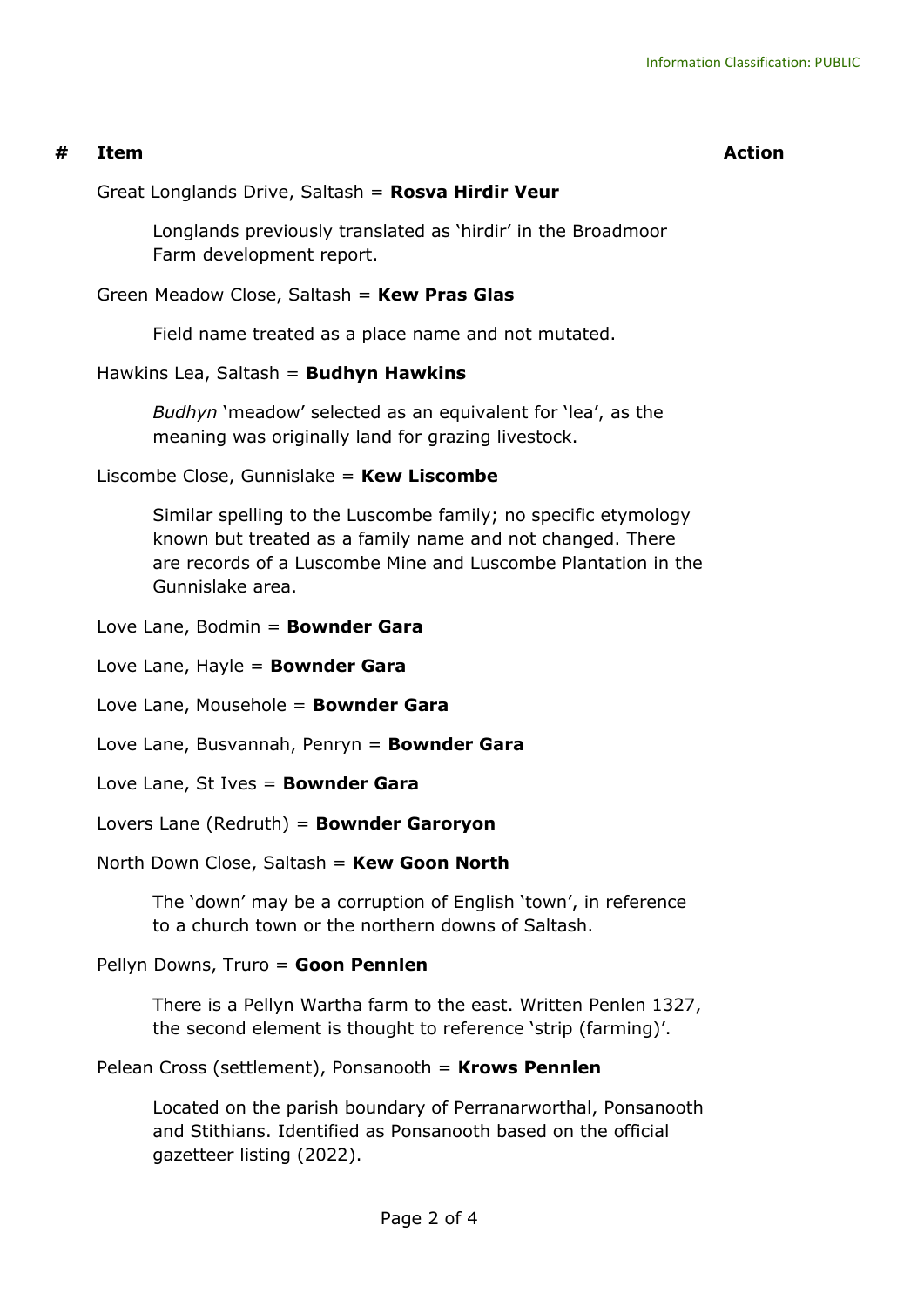#### **# Item Action**

Swans Reach, Falmouth = **Hedhas Elergh**

Extension of 'reach' as a nautical term, as a stretch of waterway.

Tregothnan Road, Malpas, Truro = **Fordh Tregudhnans**

Thought to contain *tre* 'homestead' + *kudh* 'hidden' + *nans* 'valley'.

Recommended the compound *kudhnans* 'hidden valley' as a new term.

Treledan Way, Saltash = **Hyns Treledan**

Trethevy Close = **Kew Tredhewi**

# **6 Henwyn tyller / Place names**

There was a request to help identify the etymology of 'smallhanger', at Smallhanger Brook, Devon, in case of a Cornish root word.

A hanger is a "wood on the side of a steep hill or bank" (Source: OED).

# **Hayle place names**

Penaponds (loc. Unknown) = **Penn an Pons**

In reference to the bridge at the end of the St Erth settlement.

# Penpol (SW5609537221)= **Pennpoll**

#### Phillack Towans = **Tewynnow Felek**

Amended to the plural tewynnow 'dunes'.

# Porthcollum (St Erth) = **Porthkolom**

Henderson notes *porth* was actually *park* 'field', although this assertion is not supported by historical spellings. May be *porth* 'entrance'. A dovecote is located at the site, supporting *kolom* 'dove', but this may be a later interpretation. The earliest spelling, Porthcollan 1288, may be *kollen* 'hazel tree'.

A counterpart lease held at Kresen Kernow (REF: GB/7/5) dated 1752 references "Porthcolan otherwise Parkcolumbe".